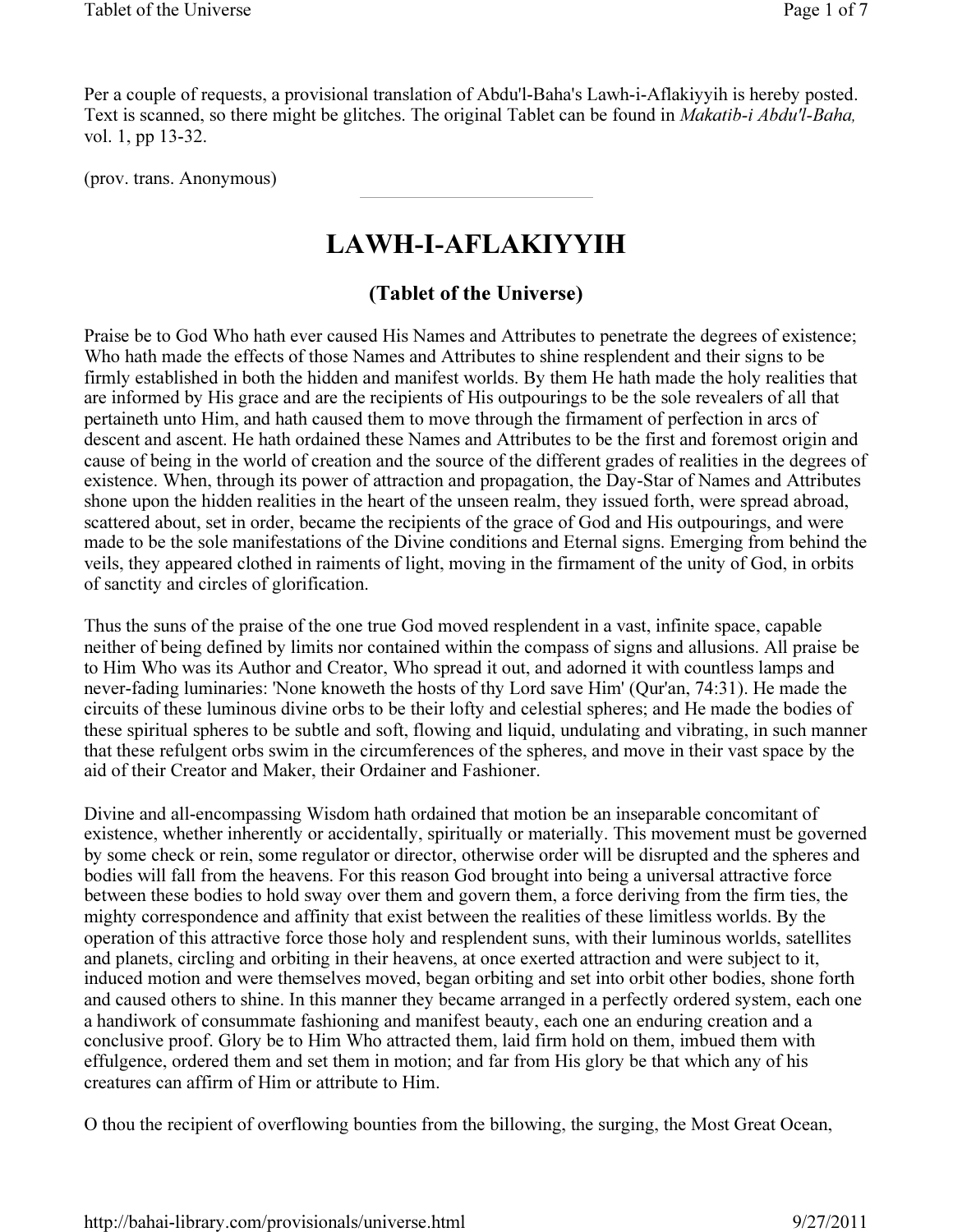whose waves beat against the shores of the nations. Blessed art thou inasmuch as thou hast sought the shelter of the strong Pillar and taken refuge in the impregnable Stronghold, the station of complete servitude to thy Glorious and All-Praised Lord. Thou hast rid thyself of baseless suppositions and sanctified thyself from intellectual imaginings, hastening to the fountain-head of truths and mysteries, and thirsting for the well-spring of the river of knowledge where the seas meet and the rivers return.

Know thou that the expressions of the creative hand of God throughout His limitless worlds are themselves limitless. Limitations are a characteristic of the finite, and restriction is a quality of existent things, not of the reality of existence.

This being the case, how can one, without proof or testimony, conceive of creation being bound by limits? Gaze with penetrating vision into this new cycle. Hast thou seen any matter in which God is bounded by limits which He cannot overstep? Nay, by the excellence of His glory! On the contrary, His tokens have encompassed all things and are sanctified and exalted beyond computation in the world of creation.

These are spiritual truths relating to the spiritual world. In like manner, from these spiritual realities infer truths about the material world. For physical things are signs and imprints of spiritual things; every lower thing is an image and counterpart of a higher thing. Nay, earthly and heavenly, material and spiritual, accidental and essential, particular and universal, structure and foundation, appearance and reality and the essence of all things, both inward and outward -- all of these are connected one with another and are interrelated in such a manner that you will find that drops are patterned after seas, and that atoms are structured after suns in proportion to their capacities and potentialities. For particulars in relation to what is below them are universals, and what are great universals in the sight of those whose eyes are veiled are in fact particulars in relation to the realities and beings which are superior to them. Universal and particular are in reality incidental and relative considerations. The mercy of thy Lord, verily, encompasseth all things!

Know then that the all-embracing framework that governs existence includes within its compass every existent being - particular or universal - whether outwardly or inwardly, secretly or openly. Just as particulars are infinite in number, so also universals, on the material plane, and the great realities of the universe are without number and beyond computation. The Dawning Places of Unity, the Daysprings of Singleness and the Suns of Holiness are also sanctified beyond the bounds of number, and the luminous spiritual worlds are exalted above limits and restrictions. In like manner the worlds of bodily existence the mind of no man can reckon nor the understanding of the learned comprehend. Consider the following well-known tradition and examine its meanings indicative of the vastness of the cosmos and its awesome limitless expanse: 'God, exalted be He, fashioned one hundred thousand, thousand lamps and suspended the Throne, the earth, the heavens and whatsoever is between them, even Heaven and Hell -- all of these in a single lamp. And only God knows what is in the rest of the lamps.' The fact that philosophers and sages have posited limits and restrictions for such matters is to be explained by the limitations of people~s minds and perceptions and the blindness of the followers of allusions, whose natures and intellects have been rendered dull and inanimate by the interposition of many veils.

Every cycle and dispensation has its own distinctive character, its allotted measure of Grace. The realities of things are manifested in a degree proportionate to their stations, ranks, receptivity and capacity. For instance, regard the human reality, its spiritual perfections, the properties and virtues of the soul: their appearance and manifestation, their propagation and growth depend in degree upon the stage of development reached in the course of this earthly life, which ranges from the condition of the primal germ to the highest stations of mature development. The same principle is to be found in the whole of existence, seen and unseen.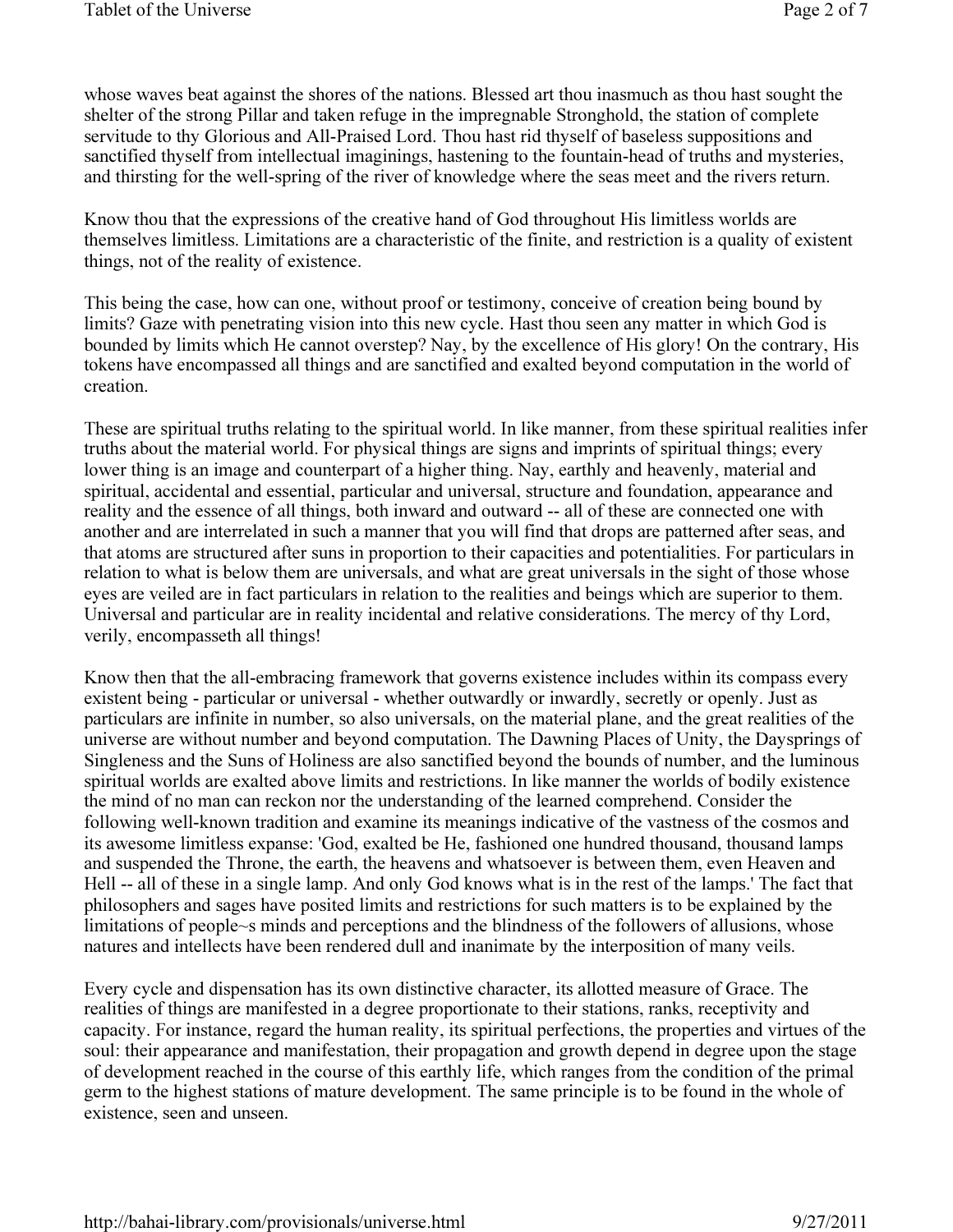Consider this marvelous cycle, this great matchless dispensation and say: Glorified be God, Lord of the Exalted Throne, for He hath manifested the Sun of Oneness and the Eternal Reality from this lofty and majestic, this mighty and ancient Horizon in such wise that when its ardent penetrating rays shone upon the empty worlds and desolate realms the realities of all things and the universal meanings sprang forth and were renewed through its regenerative power the hidden mysteries of the sciences, which discover the divine realities, were made known, and the guarded, preserved Secret and the Hidden Sign became manifest. For this sublime cycle, this most great Dawntide is the dispensation of truths and mysteries, of the gathering-up of the affairs of the Merciful in the centre of lights, and of the appearance of the hidden treasures in the midmost heart of the worlds of Thy Lord, the Almighty, the Unconstrained. In the reality of drops seas of divine verses surge and in the essence of atoms suns of names and attributes are manifest. In our times scientists are discovering in the strata of rocks secrets that their predecessors could not discover in perspicuous tablets of light. That is because in this most great manifestation, without investigation or deduction the gates of revelation and discovery have been thrown wide open.

The birds of men's thoughts have escaped from the snares of superstitions, and the veils have been rent asunder and removed from those mysteries which previously held sway over men.

As weakness and evanescence are inherent in the nature of the contingent world, it was not possible that it should sustain a complete manifestation of the signs and evidences of this Revelation, which hath shone forth from the Summit of Sinai, except in a gradual manner. For this reason wilt thou discern, when thou dost look about thee with joyful gaze and uplifted vision, the tokens of this great, brilliant Luminary, see the lights of wisdom shining from the horizons on all regions, gather the luminous pearls which are cast forth by this surging, restless and billowing Ocean, and drink from the clear sweet founts which spring forth from the outpourings of this bountiful showering rain-cloud. Blessed is he who hath not been prevented by the intervening veils of profitless and fanciful sciences from beholding the verities of true knowledge and from perceiving its inmost essence in the Day of God. Joy to him who hath removed the veil and gone forth amongst the peoples of the world with penetrating vision when the eyes of all are transfixed in awe at the effulgence of the All-Powerful. Woe to him who on the Day of Judgement is raised up blind, who neglected to remember his most glorious Lord, whose ears were deaf to the call which was raised in this all-highest Paradise.

Say: 'O my God! Wert Thou to create in every limb of my body tongues speaking, in the most eloquent of languages, pure clear meanings, far surpassing the limitations of signs and allusions, and were these tongues to praise Thee and thank Thee throughout ages and cycles, yet would they fail to discharge the full measure of gratitude I owe Thee for Thy grace and bounty in having enabled me to believe in the Manifestation of Thy Divine mercy, the Day-spring of Thy oneness, the Dawning-place of Thy mighty signs and the Repository of the secrets of Thy transcendent sovereignty in the midmost heart of the world. "And by whichsoever ye call upon Him, most beauteous are His Names" (17:110). Likewise would they fail befittingly to fulfil the debt of thanks I owe Thee for having removed from my eyes the veil that obstructed my vision, for having caused me to hearken to the melodies of the Birds of Holiness upon the branches of the Tree of Immortality and for having given me to quaff the pure water of the camphor cup from the hand of the Cupbearer of Thy gracious providence in this most great, this most exalted, most holy, blessed and august Manifestation.'

O thou who wingest thy flight in the spacious realms of the love of God! Know thou that the knowledges and disciplines, the arts and sciences which appeared in previous dispensations, when compared to the divine questions, the eternal verities and the universal mysteries which have become unveiled, manifest and brilliant in their meridian glory in this resplendent Revelation, are nothing more than allusions and metaphors, nay, they are hardly better than superstitious fancies. For the allembracing universal Reality is, in the eyes of thy Lord, analogous to the all-embracing human reality which passes in the course of its early development through infancy, childhood and youth. Even though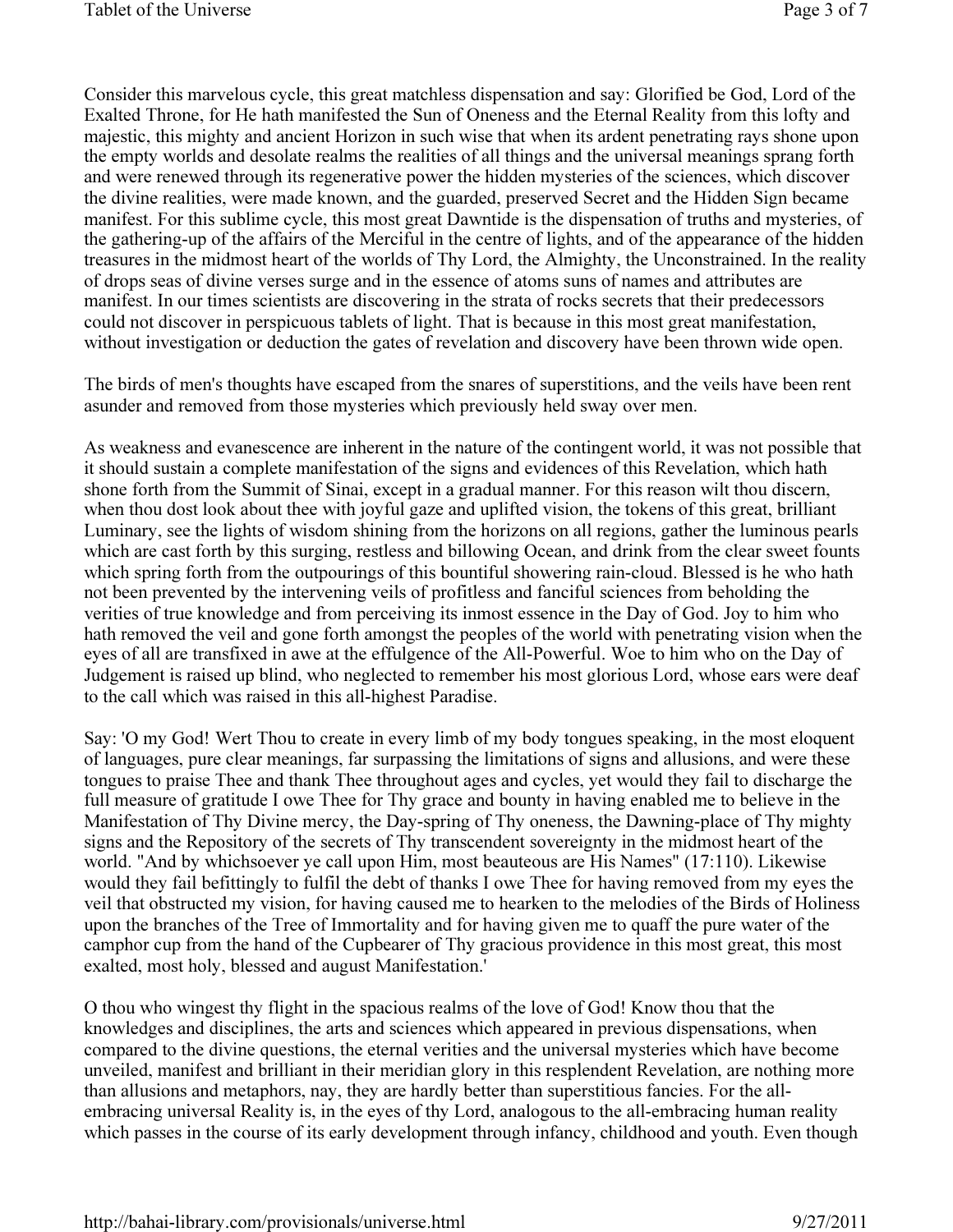these various stages may manifest certain of the characteristics and virtues of man, yet what are these early manifestations in comparison to the perfections of the mind, the truths of the Kingdom and the mysteries of God, with which the reality of man becomes plentifully endowed after reaching maturity - the period of its fullest expression?

For this reason thou must weigh all matters in the balance of this Cause and heed not the idle talk of the blind in heart and those who are captives of delusions and vain imaginations. Such talk is, to those possessed of insight, nothing more than fanciful stories and empty tales. Nay, rather thou shouldst investigate all things in a methodical and scientific way, and by clear proofs, perspicuous signs and incontrovertible evidences, seek to discover the undisclosed verities and the hidden mysteries which are concealed in the inmost heart of the realities of the universe. To those to whom God hath granted insight, whose inner natures are illumined, whose outer natures are refined, whose hearts are pure and whose minds are open and receptive, it is not acceptable, in this great and majestic cycle, to rely unquestioningly on the views of others in matters such as these. Conventional wisdoms and precepts based upon illusion and fancy, and to which no knowledgeable, experienced and intelligent person can reconcile himself, are today, in the sight of the truly learned. nothing more than 'deranged dreams'.

Praise be to Him Who hath illumined men's minds with the light of truth shining forth from the Dawning-place of Revelation. Glorified be the Lord of Majesty for breaking down the barriers, tearing asunder the veils, dispelling the darkness, bursting the chains of allusion, cleaving the fetters of imagination, freeing men's minds from the tyranny of conjecture, and liberating the birds of thought in the apogee of human hearts, so that they may soar with the wings of delight in the worlds of existence and with penetrating insight rend the veils woven by the spiders of fancy in these lofty chambers and high pavilions.

Know then, with regard to the mathematical sciences, that it was only in this distinguished age, this great century, that their scope was widened, their unresolved difficulties solved, their rules systematized, and their diversity realized. The discoveries made by earlier philosophers and the views they held were not established upon a firm basis or a sound foundation for they wished to confine the worlds of God within the smallest compass and narrowest limit and were quite unable to conceive what lay beyond; even claiming that there was neither void nor matter, but merely nothingness. This view is at variance with and contrary to all the divine truths and heavenly secrets. Indeed, if thou dost compare the ideal world to the human world and apply spiritual principles to physical matters thou wilt discover that this view is flimsier than a spider's web, because, just as the luminous spiritual worlds are sanctified above computation or limitation, so too are the physical worlds in this vast immensity of space. This is a secret of which God hath apprised His servants through His grace and mercy in order to demonstrate the idleness of the fancies of those who disbelieve in God, and to expose the baselessness of the arguments of those who are wandering blindly in their heedlessness, that the edifice they have built out of their vain imaginings may crumble and their profitless pursuits be discredited and fall into disrepute.

For their eyes have been blinded from beholding the worlds of God and their minds have fallen short of comprehending the mysteries of the Kingdom in this resplendent Vision. They believed that these worlds were contained in this small circuit, which in relation to the worlds of God is of no more account than the black in the eye of an ant in an infinity of space, even as He saith, and He speaketh the truth: 'None knoweth the hosts of thy Lord, save Him.'

With regard to that which hath been mentioned concerning the seven spheres and the seven heavens referred to in the Books revealed by the Dawning-places of Light and Repositories of Secrets in previous ages, such references were dictated by the conventional wisdom prevailing in those times, for every cycle hath its own characteristics which are determined by the capacities of the people and their readiness to accept fresh revelations of the truth from behind the veil. All things are ordained by God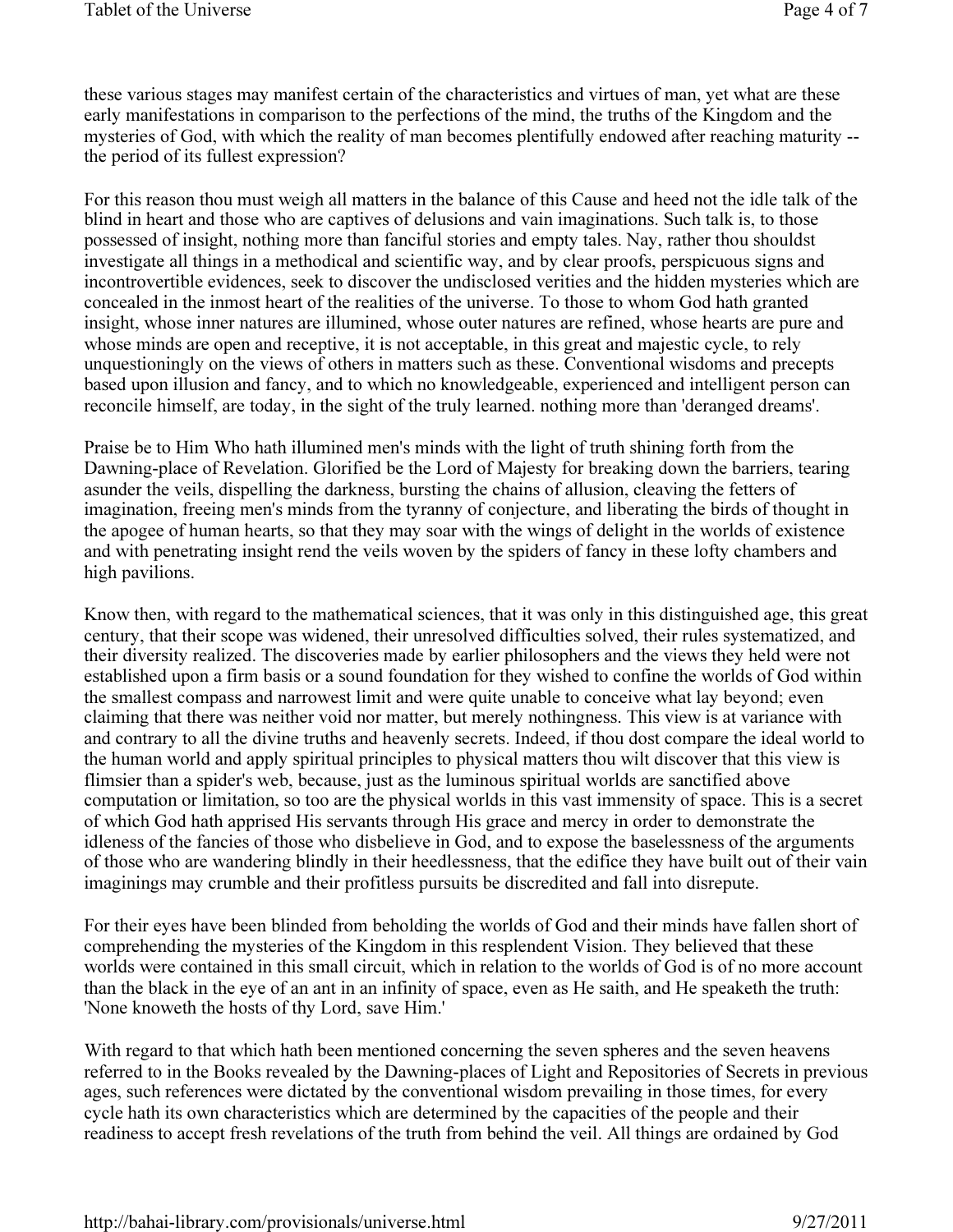according to a given measure. When the Prophets spoke of the celestial spheres what they intended was no more than the orbits of the planets falling within that greater world that embraces the sun and its attendant planetary system. For the planets circling this sun are in seven degrees in respect to mass, volume, visibility and brilliancy. The orbit of the first of these is one of the spheres of this solar world and one of the heavens of finite extent that falls within the circumference of this all-encompassing circle. The same pattern is true for all the brilliant stars shining in the face of the heavens, every one of which is a sun with its own solar world containing planets and satellites. When thou gazeth at the planets with the naked eye, without the interposition of magnifying mirrors, they will appear to be in seven degrees. The orbit or circuit of each of these degrees is an upraised heaven and an encircling sphere in the world of existence.

Know then that, as hath been clearly handed down in the accounts of old, these great orbits and circuits fall within subtle, fluid, clear, liquid, undulating and vibrating bodies, and that the heavens are a restrained wave because a void is impossible and inconceivable. All that may be said is that the celestial bodies and the material bodies of the ethereal regions differ in respect of some of the substances and elements from which they are constituted, the quantities and proportions of these that go into their composition, the peculiar characteristics causing the difference in the outward effects of these bodies, and the properties that emanate from them in rich abundance. The celestial bodies that surround the material bodies also differ one from another in respect of subtlety, fluidity, and weight. It cannot be otherwise for a void is impossible.

The existence of a container implies the existence of something contained; what is contained can hardly be other than a body, but the bodies of the celestial spheres are in the utmost degree of subtlety, lightness and fluidity as bodies may be of diverse kinds: solid like rocks, malleable like metals and minerals, fluid like water and air. Lighter still they may be of a kind that ascends heavenwards, such as that which is used in dirigibles; and lighter than all of these are fire, electricity and lightning. All of these are bodies in reality, but some of them are weightless. In like manner thy Lord hath created in these vast heavens manifold bodies without limit or number, which the minds of men can neither compute nor encompass. Souls are bewildered when they attempt to understand them and confounded by a mere glimpse of them.

As for those who claim that the celestial spheres are massive, solid and contiguous with each other; that they are glassy, transparent and penetrable to the light of other bodies; capable of neither being cleft asunder nor welded back together; forever impermeable and imperishable -- these thoughts are mere suppositions and surmises made by people who have not understood the meaning of the brilliant verse that clearly states: 'All swim in a celestial sphere' (21:34, 36:40). The import of this verse is clear inasmuch as the act of swimming cannot be conceived of except in yielding, fluid, liquid bodies, and is quite impossible in solid, resistant bodies. Look, then, with discerning vision into this clear, conclusive and manifest proof.

Consider the fancies of the philosophers and observe how they wandered distractedly in the wilderness of philosophical preconceptions and erroneous beliefs for which the Mighty, Self-Subsistent King hath sent down no proof. As for the view that the earth revolves around the sun, that it is one of the bright planets of this solar system, and that the diurnal movement that brings about sunrise and sunset is caused by the rotation of the earth about its axis -- these are not modern ideas nor discoveries of recent times. On the contrary, the first person to state that the earth moved about the sun was the sage Pythagoras, one of the five pillars of wisdom, a defender of its sanctuary and unfolder of its secrets. He it was who recognized this truth 500 years before the advent of Christ and reasoned that the sun was a center in relation to the earth, because of its fieriness. He was followed in this view by the philosopher Plato in his latter days. Aristarchus composed a treatise in 280 B.C. in which he affirmed that the earth revolves about the sun and around its own axis. However, he did not found this view upon clear evidences,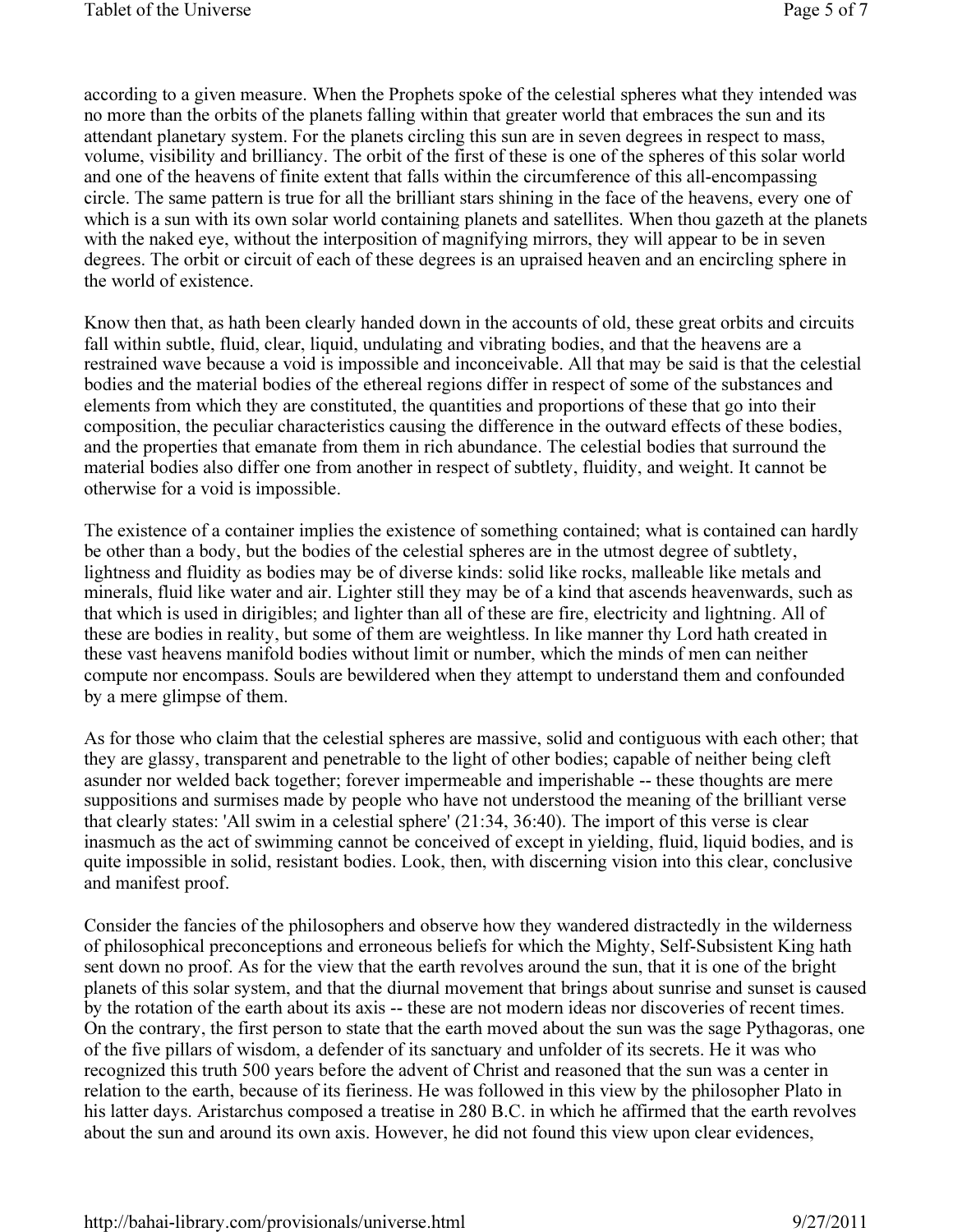convincing arguments, and positive proofs derived from the laws of geometry and the principles of mathematics; rather he based it on a mere presentiment, an apprehension, an intuition. Most of the sages of old, though, because they viewed the visible world with their physical eyes and perceived it with their outward senses only, when they observed the stars and the heavenly bodies, concluded that it was the sun that was in motion and the earth that was still. Among them was the Alexandrian, Ptolemy, Roman citizen, renowned for his knowledge of astronomy and history. He was a professor at the school of Alexandria in the second century A.D. He chose the foundation of his system from a body of ancient principles, founded upon it his observations, and drew up an almanac based on the idea that the sun is in motion and the earth is still. Because of the sway and influence of the Roman people and their dominion over all nations, his system became well-known and the fame of his almanac and astronomical observations spread far and wide throughout the earth. He wrote a book on the science of astronomy and mathematics called Almagest.

In the first centuries of Islam, Al-Farabi translated this book into Arabic, and the views it propounded became well known to Muslim scholars. These views they followed and imitated without careful scrutiny and investigation and without fully comprehending the meanings of some of the Divine verses. For He hath said, and His word is the truth: 'All swim in a celestial sphere.' In this blessed verse it was clearly established that all the brilliant stars and heavenly bodies throughout the expanse of these lofty heavens, this vast, limitless space, and this earth too, are in motion, travelling in their orbits and swimming in their spheres and circuits. ~lore grave than their misinterpretation of the preceding verse was the inadequacy of their attempts to interpret the other blessed verse, which indicates that the sun moves about its own center and axis. He hath said: 'And the sun moves in a fixed place of its own' (36:38). Their minds were baffled, their souls perplexed, and their faculties unequal to the task of perceiving its meanings, for they wished to make it conform to the rules of Ptolemy, mentioned above, and to harmonize it with the almanac which he had drawn up. They were not, however, able to reconcile the two texts and for this reason had to have recourse to implausible explanations, such as the claim advanced by some that the words 'in a fixed place of its own' were originally 'it has no fixed place', the word for 'in' having become mistakenly confused with the word for 'no' [in the Arabic text]; or the claim made by others that by 'fixed place' is meant the Day of Judgement, at which time the sun will cease from its orbiting and motion -- this despite the fact that it is plainly stated in this verse that the sun's motion is about its own axis and center.

Know then that those mathematical questions which have stood the test of scrutiny and about the soundness of which there is no doubt are those that are supported by incontrovertible and logically binding proofs and by the rules of geometry as applied to astronomy; that are based on observations of the stars and careful astronomical research, and are in conformity with the principles of the universal themes expounded in the divine sciences. For it is by applying the outward world to the inner, the high to the low, the small to the large, the general to the particular that, with abundant clearness, it becometh apparent that the new rules arrived at by the science of astronomy are in closer accord with the universal divine principles than the other erroneous theories and propositions, as we have explained and illustrated.

The observations of Copernicus and his almanac have been more accurately compiled and more thoroughly and carefully researched than the other almanacs. Living at the turn of the fifteenth century A.D., he pursued his astronomical observations for a period of 36 years before publicly announcing the now famous system of laws that were the fruit of his studies; and were it not for our wish to be brief and concise we would have explained for thee the details of the system and summarized its repercussions. The guidance we have given on this subject, however, is sufficient for those with a seeing eye and clear insight.

Say: Exalted be the Self-Subsistent King, by Whose manifestation the veil of fancy hath been torn